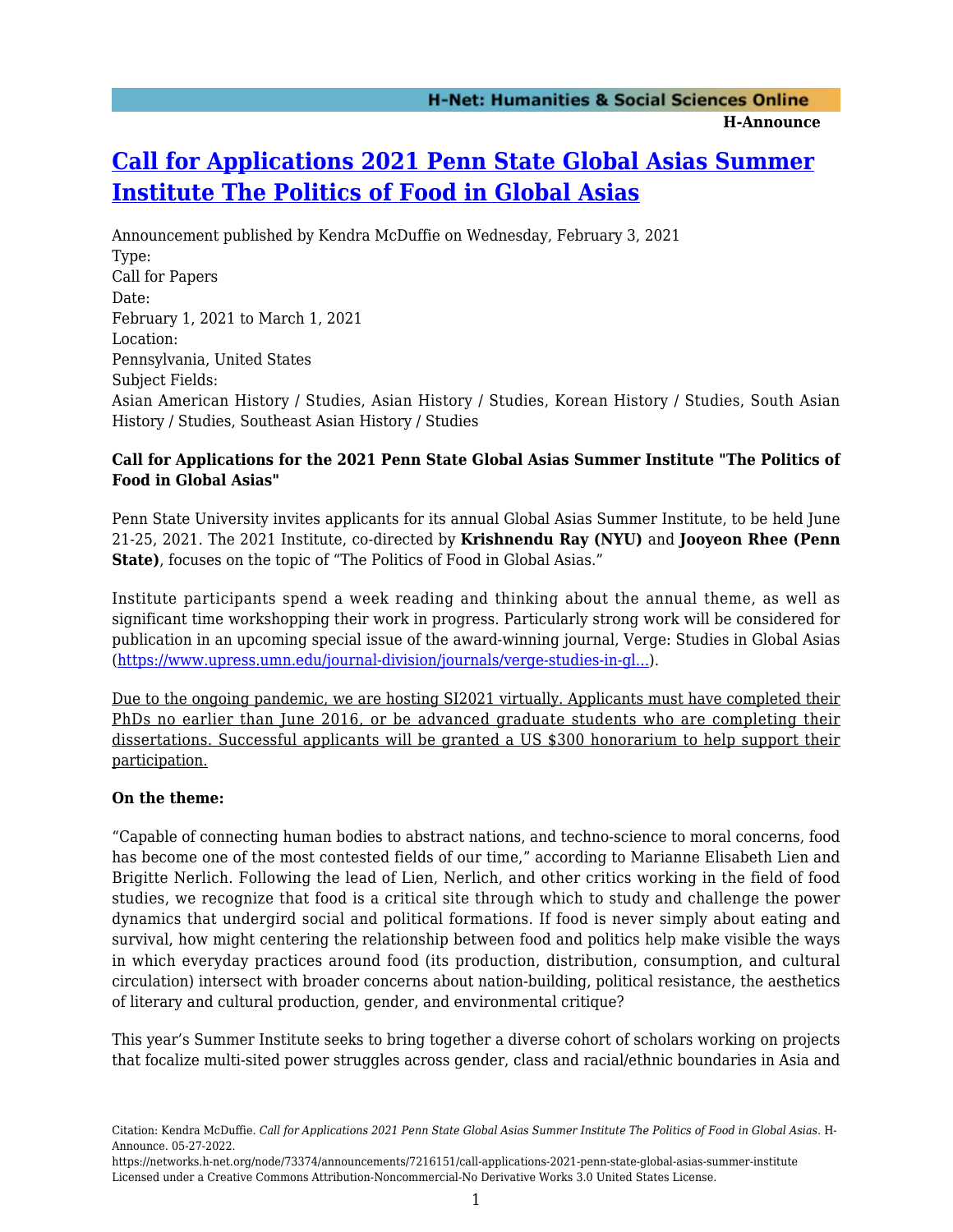#### **H-Net: Humanities & Social Sciences Online H-Announce**

its multiple diasporas through an analysis of food and foodways. We welcome projects that approach the study of food contextually, in the process highlighting the intersectional and cross-disciplinary implications of the politics of food. Western media's attack on the Wuhan meat market is one example where the cultural politics of race, biomedical science, and international politics intersect. The Japanese state's calculated non-response to women's demand for a transparent assessment of, and safety guidelines on, the radioactive-contaminated agricultural products in Fukushima after the nuclear disaster shows how gender politics intersects with the governmental health and environment policies (Aya Hirata Kimura). Debal Deb's work protecting agro-cultural diversity by cultivating 1,340 threatened varieties of rice in Odisha, India, demonstrates that food activism involves the study of food policy, food security and agricultural bioscience. Interdisciplinary analyses of culture, immigration history, and sociology highlight the ways in which culinary traditions play an important role in the development of Asian immigrant communities and identities.

We welcome research from multiple disciplines but we are also interested in interdisciplinary research that integrates anthropology and/or sociology with other disciplines such as science, history, literature and media studies. By investigating the parallel ways in which food has been constructed in "apolitical" terms even as it can also be politicized in arenas not commonly thought of as political, we will consider how the study of the politics of food impacts our understanding of Global Asias—itself a nebulously defined, contested, and generative concept.

#### **Application Requirements:**

To apply, please send the following documents to [vergevents@psu.edu](mailto:vergevents@psu.edu) by **March 1, 2021.** Items #1-3 must be sent as a single PDF file; the recommendation letter for applications from advanced graduate students may be sent separately.

# **1. An abstract of 1500 words outlining research project and clarifying its connection to the Institute theme.**

# **2. A sample of current work.**

#### **3. A current c.v. (no longer than 2 pp).**

# **4. A letter from a principal advisor about the advanced status of work (in the case of graduate students).**

Decisions will be made by mid-April 2021.

#### Contact Info:

Other inquiries regarding the Summer Institute may be directed to Jooyeon Rhee ([jxr5820@psu.edu](mailto:jxr5820@psu.edu)) or Tina Chen, Director of the Global Asias Initiative ([tina.chen@psu.edu](mailto:tina.chen@psu.edu)). Please submit materials to [vergevents@psu.edu](mailto:vergevents@psu.edu)

Contact Email:

https://networks.h-net.org/node/73374/announcements/7216151/call-applications-2021-penn-state-global-asias-summer-institute Licensed under a Creative Commons Attribution-Noncommercial-No Derivative Works 3.0 United States License.